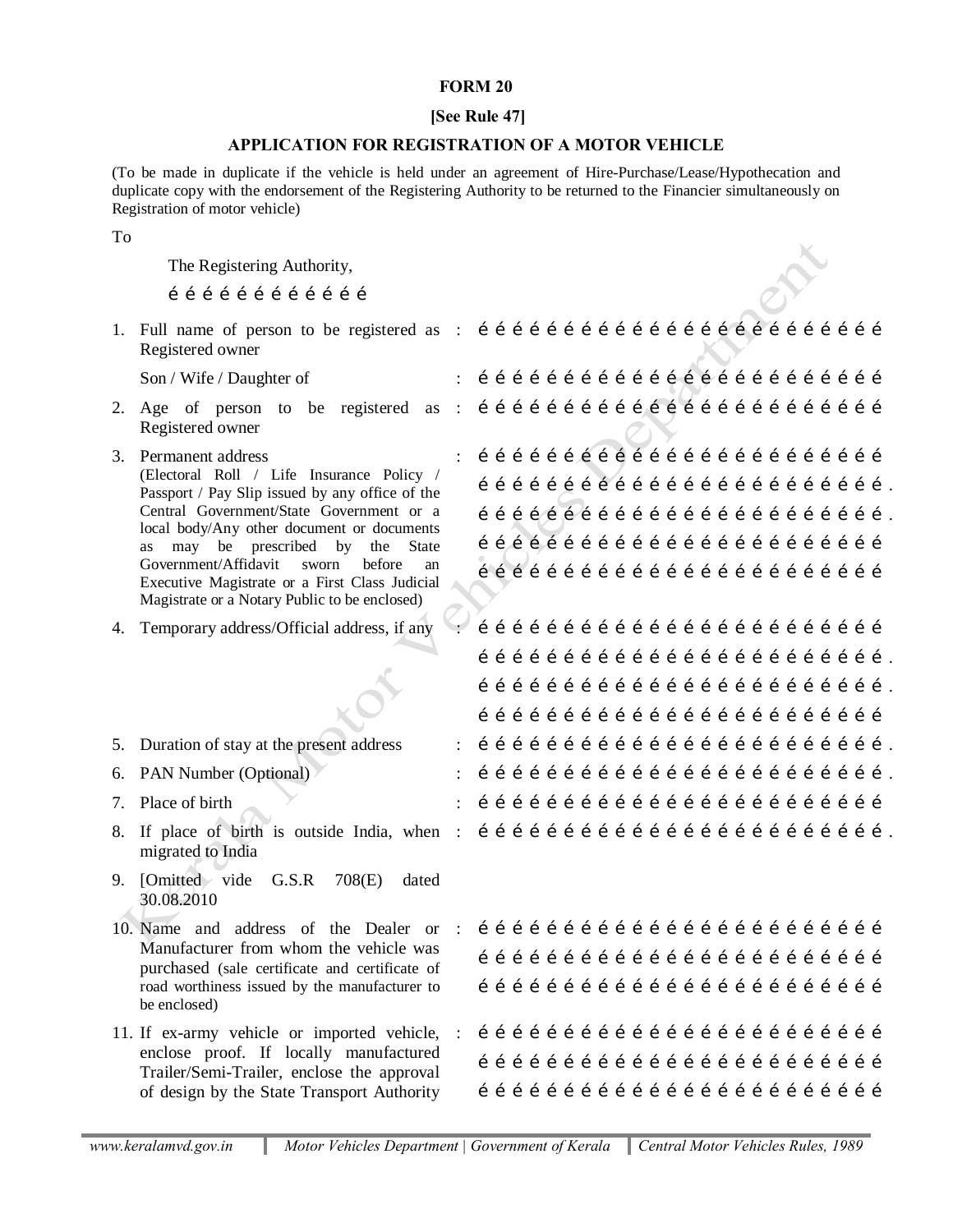and note the proceedings number and date of approval.

| 12. Class of vehicle<br>(If motor cycle, whether with or without gear)                                |  |  |  |  |  |  |  |  |  |  |  |                                                                                                                                                                                                                     |  |
|-------------------------------------------------------------------------------------------------------|--|--|--|--|--|--|--|--|--|--|--|---------------------------------------------------------------------------------------------------------------------------------------------------------------------------------------------------------------------|--|
| 13. The motor vehicle is                                                                              |  |  |  |  |  |  |  |  |  |  |  |                                                                                                                                                                                                                     |  |
| (a) a new vehicle,                                                                                    |  |  |  |  |  |  |  |  |  |  |  |                                                                                                                                                                                                                     |  |
| (b) ex-army vehicle,<br>(c) imported vehicle                                                          |  |  |  |  |  |  |  |  |  |  |  |                                                                                                                                                                                                                     |  |
| 14. Type of body                                                                                      |  |  |  |  |  |  |  |  |  |  |  |                                                                                                                                                                                                                     |  |
| 15. Type of vehicle                                                                                   |  |  |  |  |  |  |  |  |  |  |  |                                                                                                                                                                                                                     |  |
| 16. Makerøs name                                                                                      |  |  |  |  |  |  |  |  |  |  |  |                                                                                                                                                                                                                     |  |
| 17. Month and year of manufacture                                                                     |  |  |  |  |  |  |  |  |  |  |  |                                                                                                                                                                                                                     |  |
| 18. Number of cylinders                                                                               |  |  |  |  |  |  |  |  |  |  |  | 111111111111111111111111                                                                                                                                                                                            |  |
| 19. Horse power                                                                                       |  |  |  |  |  |  |  |  |  |  |  | 1111111111111111111111111                                                                                                                                                                                           |  |
| 20. Cubic capacity                                                                                    |  |  |  |  |  |  |  |  |  |  |  |                                                                                                                                                                                                                     |  |
| wheel base                                                                                            |  |  |  |  |  |  |  |  |  |  |  |                                                                                                                                                                                                                     |  |
| 22. Chassis No. (Affix pencil print)                                                                  |  |  |  |  |  |  |  |  |  |  |  | : $\hat{i}$ $\hat{j}$ $\hat{j}$ $\hat{k}$ $\hat{j}$ $\hat{i}$ $\hat{j}$ $\hat{i}$ $\hat{j}$ $\hat{i}$ $\hat{j}$ $\hat{i}$ $\hat{j}$ $\hat{j}$ $\hat{i}$ $\hat{j}$ $\hat{j}$ $\hat{i}$ $\hat{j}$ $\hat{j}$ $\hat{j}$ |  |
| of Battery Operated Vehicles                                                                          |  |  |  |  |  |  |  |  |  |  |  |                                                                                                                                                                                                                     |  |
| 24. Seating capacity (including driver)                                                               |  |  |  |  |  |  |  |  |  |  |  |                                                                                                                                                                                                                     |  |
| 25. Fuel used in the engine                                                                           |  |  |  |  |  |  |  |  |  |  |  |                                                                                                                                                                                                                     |  |
| 26. Unladen weight                                                                                    |  |  |  |  |  |  |  |  |  |  |  |                                                                                                                                                                                                                     |  |
| registered number (if any)                                                                            |  |  |  |  |  |  |  |  |  |  |  |                                                                                                                                                                                                                     |  |
| front end                                                                                             |  |  |  |  |  |  |  |  |  |  |  |                                                                                                                                                                                                                     |  |
| I hereby declare that the motor vehicle has not been registered in any State in India.                |  |  |  |  |  |  |  |  |  |  |  |                                                                                                                                                                                                                     |  |
| ADDITIONAL PARTICULARS TO BE COMPLETED ONLY IN THE CASE OF TRANSPORT VEHICLES<br>OTHER THAN MOTOR CAB |  |  |  |  |  |  |  |  |  |  |  |                                                                                                                                                                                                                     |  |
| 29. Number, description, size and ply rating of<br>tyres, as declared by the manufacturer             |  |  |  |  |  |  |  |  |  |  |  |                                                                                                                                                                                                                     |  |
| (a) Front axle<br>(b) Rear axle                                                                       |  |  |  |  |  |  |  |  |  |  |  |                                                                                                                                                                                                                     |  |
| (c) Any other axle                                                                                    |  |  |  |  |  |  |  |  |  |  |  |                                                                                                                                                                                                                     |  |
| (d) Tandem axle                                                                                       |  |  |  |  |  |  |  |  |  |  |  |                                                                                                                                                                                                                     |  |
| 30. Gross vehicle weight                                                                              |  |  |  |  |  |  |  |  |  |  |  |                                                                                                                                                                                                                     |  |
| (a) As certified by manufacturer<br>(b) To be registered                                              |  |  |  |  |  |  |  |  |  |  |  |                                                                                                                                                                                                                     |  |
|                                                                                                       |  |  |  |  |  |  |  |  |  |  |  |                                                                                                                                                                                                                     |  |

#### 31. Maximum axle weight (a) Front axle (b) Rear axle = = ………………………………………………………..Kgms ………………………………..………………………Kgms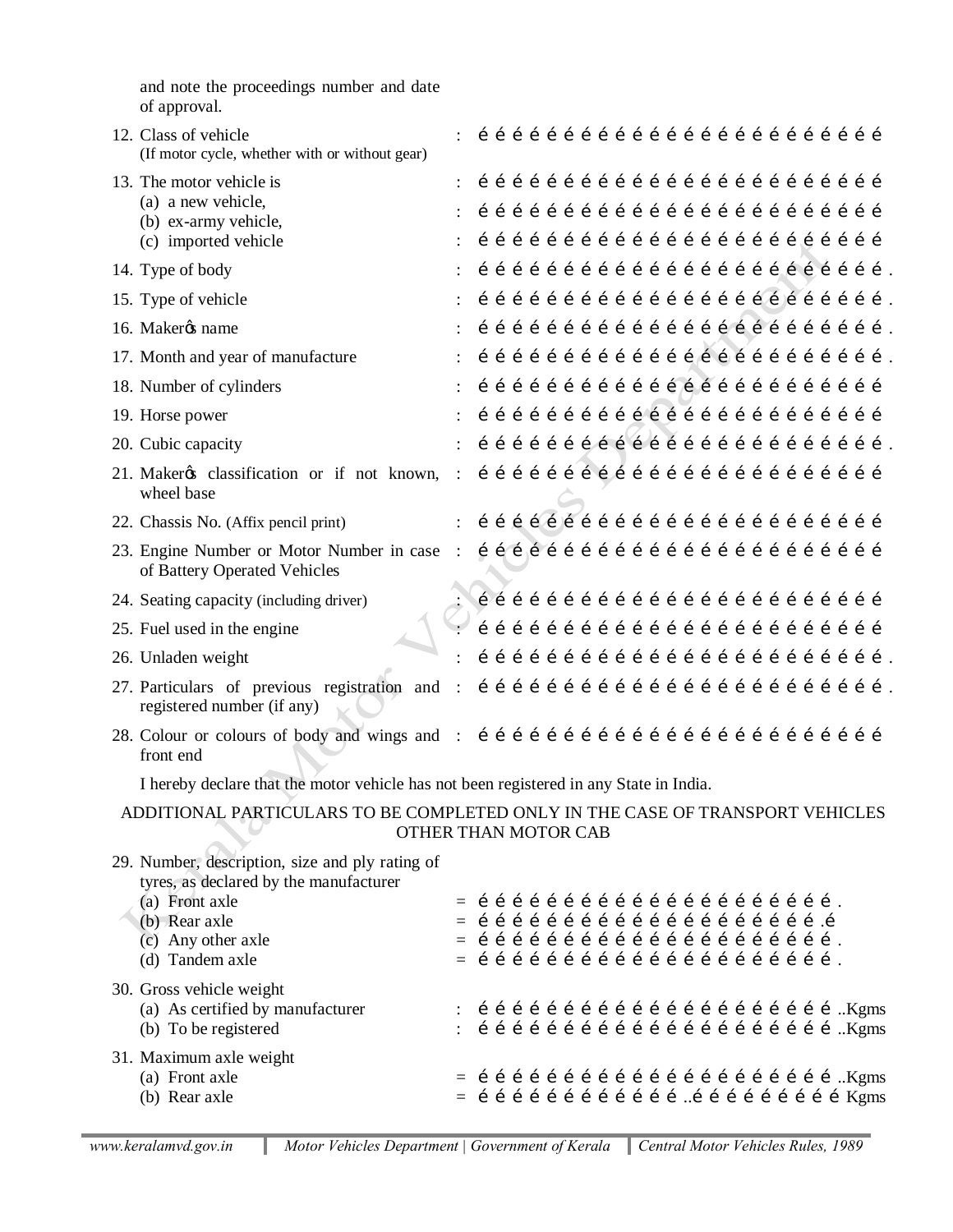| (c) Any other axle<br>(d) Tandem axle                                                                                                                                                                                                                                                                                                                                                         |  |                                                       |  |  |  |  |  |                      |  |  |  |  |  |  |  |  |                                                              |  |
|-----------------------------------------------------------------------------------------------------------------------------------------------------------------------------------------------------------------------------------------------------------------------------------------------------------------------------------------------------------------------------------------------|--|-------------------------------------------------------|--|--|--|--|--|----------------------|--|--|--|--|--|--|--|--|--------------------------------------------------------------|--|
| 32. (a) Overall length<br>(b) Overall width<br>(c) Overall height<br>(d) Over hang                                                                                                                                                                                                                                                                                                            |  |                                                       |  |  |  |  |  |                      |  |  |  |  |  |  |  |  |                                                              |  |
| The above particulars are to be filled in for a rigid frame motor vehicle of two or more axles for an articulated<br>vehicle of three or more axles or, to the extent applicable, for trailer, where a second semi-trailer or additional<br>semi-trailer are to be registered with an articulated motor vehicle. The following particulars are to be furnished<br>for each such semi-trailer. |  |                                                       |  |  |  |  |  |                      |  |  |  |  |  |  |  |  |                                                              |  |
| 33. Type of body                                                                                                                                                                                                                                                                                                                                                                              |  |                                                       |  |  |  |  |  |                      |  |  |  |  |  |  |  |  |                                                              |  |
| 34. Unladen weight                                                                                                                                                                                                                                                                                                                                                                            |  |                                                       |  |  |  |  |  |                      |  |  |  |  |  |  |  |  |                                                              |  |
| each axle                                                                                                                                                                                                                                                                                                                                                                                     |  |                                                       |  |  |  |  |  |                      |  |  |  |  |  |  |  |  |                                                              |  |
| axle                                                                                                                                                                                                                                                                                                                                                                                          |  |                                                       |  |  |  |  |  |                      |  |  |  |  |  |  |  |  |                                                              |  |
| 37. The vehicle is covered by a valid certificate :                                                                                                                                                                                                                                                                                                                                           |  | Insurance Certificate or Cover Note Noi í í í í í í í |  |  |  |  |  |                      |  |  |  |  |  |  |  |  |                                                              |  |
| of Insurance under Chapter XI of the Act                                                                                                                                                                                                                                                                                                                                                      |  |                                                       |  |  |  |  |  |                      |  |  |  |  |  |  |  |  | datedí í í í í í í í í í í . ofí í í í í í í í í í í         |  |
|                                                                                                                                                                                                                                                                                                                                                                                               |  |                                                       |  |  |  |  |  |                      |  |  |  |  |  |  |  |  | í í í í í í í í í í í í . (Name of company) valid            |  |
|                                                                                                                                                                                                                                                                                                                                                                                               |  |                                                       |  |  |  |  |  |                      |  |  |  |  |  |  |  |  |                                                              |  |
| The relevant order is enclosed.                                                                                                                                                                                                                                                                                                                                                               |  |                                                       |  |  |  |  |  |                      |  |  |  |  |  |  |  |  |                                                              |  |
| 39. I have paid the prescribed fee of Rs.                                                                                                                                                                                                                                                                                                                                                     |  |                                                       |  |  |  |  |  |                      |  |  |  |  |  |  |  |  |                                                              |  |
| Dateí í í í í í í í í í í í í                                                                                                                                                                                                                                                                                                                                                                 |  |                                                       |  |  |  |  |  | as registered owner. |  |  |  |  |  |  |  |  | Signature or thumb impression of the person to be registered |  |

Note.- The motor vehicle above described is 6

(i) Subject to Hire-purchase agreement/lease agreement with  $f \in f$  is  $f \in f$  if  $f \in f$  if  $f \in f$ ……………………………………………………………………………………………………….

(ii) Subject to Hypothecation in favour of……………………………………………………………...  $1/1$   $1/1$   $1/1$   $1/1$   $1/1$   $1/1$   $1/1$   $1/1$   $1/1$   $1/1$   $1/1$   $1/1$   $1/1$   $1/1$   $1/1$   $1/1$   $1/1$   $1/1$   $1/1$ 

(iii) Not held under Hire-purchase agreement, or lease agreement or subject to Hypothecation.

Strike out whatever is inapplicable. If the vehicle is subject to any such agreement the signature of the Financier with whom such agreement has been entered into is to be obtained.

 $\begin{array}{cccc} \text{if} \ \text{if} \ \text{if} \ \text{if} \ \text{if} \ \text{if} \ \text{if} \ \text{if} \ \text{if} \ \text{if} \ \text{if} \ \text{if} \ \text{if} \ \text{if} \ \text{if} \ \text{if} \ \text{if} \ \text{if} \ \text{if} \ \text{if} \ \text{if} \ \text{if} \ \text{if} \ \text{if} \ \text{if} \ \text{if} \ \text{if} \ \text{if} \ \text{if} \ \text{if} \ \text{if} \ \text{if} \ \text{if} \ \text{if} \ \text{if} \ \text{$ Signature of the financier with whom an Agreement Signature or thumb impression of the of Hire-purchase, Lease or Hypothecation has been registered owner entered into